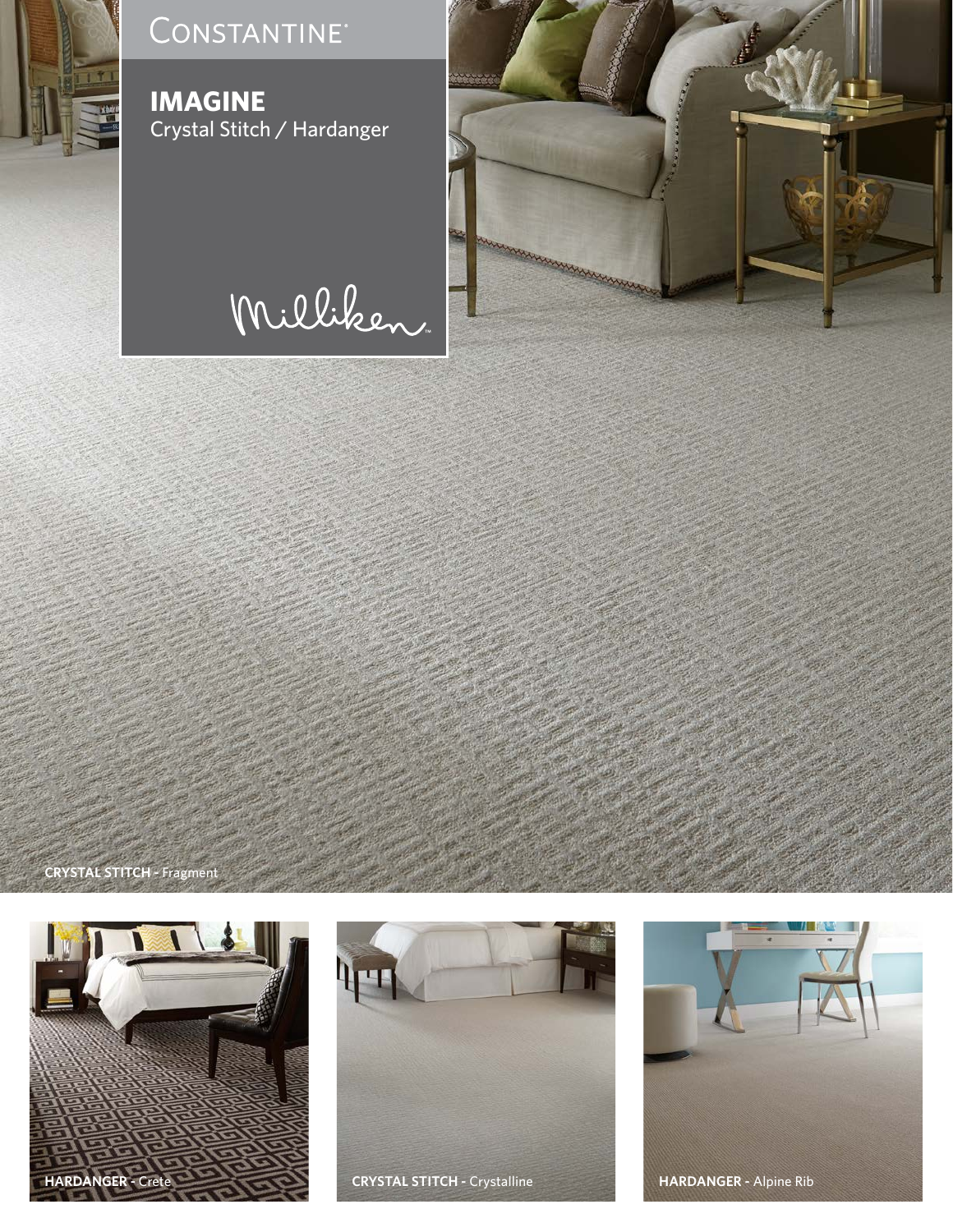**TERRAIN** We re-imagined this classic Stria pattern with multiple yarn infusion texture to give a look that clicks with modern or traditional décor. Sophisticated colors, tactility, and a strong sense of depth and texture combine to form this unique floorcovering. Its ten earth-tone colors are sure to warm up any room.

**PRISMA** A linen like pattern merges with organic texture to deliver a timeless look that will remain smart and stylish through years of daily use. The construction includes a hint of glimmer that gives Prisma a luxurious look that will produce a warm and inviting atmosphere. Nine colorations consisting of graceful natural tones provide an inspiring canvas to any project.

**ELEMENTAL** The distinctive blend of textural effects make this pattern as timeless and elegant as it is fresh and approachable. Its striated style has great flexibility and a broad application range. Nine light to mid-toned shades provide a beautiful choice for adding a dimensional element to any project.

**FRAGMENT** Whether you are defining a space or enhancing your décor, Fragment can help complete your look and warm your space with ease. This striking tip-sheared product utilizes a sophisticated blend of yarns and textures to create a broken crosshatch pattern. Choose from nine tonal colorations. **ALPINE RIB** With its timeless design and beautifully textured surface, Alpine Rib delivers the look of your favorite winter sweater with a warm and cozy feel. Tufted to have a chunky rib effect, the tip sheared yarns open to deliver softness and comfort. Choose from thirteen colorations as a platform for any great design scheme.

**TOUCHSTONE** A dense layering effect gives this pattern rich textural characteristics sure to imbue comfort into any space. The organic and unadorned aesthetic can fit into any décor, becoming a canvas for endless color and textural accents. Select from nine colorations to form the foundation for your design scheme.

**CRYSTALLINE** Created with comfort and style in mind, Crystalline, is a sensual mix of casual and elegant design. Subtle color tones gracefully layer across a bolder broken grid pattern, revealing hints of sheen in the textural loops. Available in seven colorations developed to compliment any setting. **MARL TWEED** Inspired by homespun threads used in classic embroidery, this design layers colors close together on the color spectrum with soft bulky yarns to achieve a blissfully warm and soothing floorcovering. Available in twelve colorations ranging from light neutrals to deep shades of charcoal and mahogany.

> **SILKWOOD** Gracefully flowing leaves drape across the floor in this organic pattern. Silkwood takes the idea of wide stitches to the floor as leaves evolve into a more modern pattern with hand -made quality, depth and texture. Its ten colorations provide a beautiful choice for a wide range of decorating styles.

**STAMFORD** Creating a variation on one of our most classic designs, the damask is always a popular choice. Now in a larger, more dramatic scale with a stitched aesthetic, this style has been modernized for today's interiors. Offered in 7 traditional tonal combinations developed to compliment current settings.

**THREADWORK** This classic rhythm-like design has been reinterpreted into a clean and modern style. Playful textures and soft colors combine to invite beauty into everyday life. Showcased in a palette of six harmonious colorations.

**CRETE** Always a sumptuous statement maker, this classic Greek Key design is presented on a soft ribbed foundation. Clean, current and comfortably modern, Crete will add drama to any space. Six handsome colorations make up this tailored palette.

**HIGHLAND STITCH** Inspired by the versatility of the traditional diamond shape, this pixelated version delivers a casual look with a modern yet cozy spirit. The tip sheared construction enhances the pattern with a soft linear texture. Highland Stitch will inject character to any project with its six fashion forward colors.

As we move into higher end Residential design, floorcoverings become jewelry for the home.

Much like the Earth builds its crystals with various layers of mineral, pressure and heat, Milliken's Crystal Stitch collection has formed its new fabrics for the floor with layers of various yarns, texture and color. Its three luxurious bases capture and reflect subtle hints of light like the facets in a gem. Lush and varied textures bring interest and visual movement to the home as subdued colors achieve a warm and understated elegance.

Crystal Stitch is a beautiful collection of fabrics that will enable designers to create luxurious and comfortable spaces. 6 products are offered in this collection in light to mid toned sophisticated neutrals.

Milliken's new collection "Hardanger" was inspired by traditional fabrics that reflect warmth, comfort and artistic craftsmanship. For the foundation of this collection we created a fabric that brings to mind the large woolen yarns knitted into chunky cables on your favorite winter sweater. It is a fabric that envelopes you with warmth and well-being….perfect for the home. The term Hardanger comes from a Nordic embroidery form stitched with layered threads that give a squared appearance. Inspired by the ability to bring this traditional art to the forefront of modern design, Milliken has created a patterning technique that mimics this stitched aesthetic. When this method is paired with the thick cables, a unique and modern look is created. A nod to the past and designing for the future is truly Milliken's legacy.

The collection brings a strong sense of glamour and sophistication to a space which is enhanced through a larger scale. The 7 dramatic scale patterns, playful texture and soft colors make familiar patterns fresh and exciting.







## Crystal Stitch Hardanger